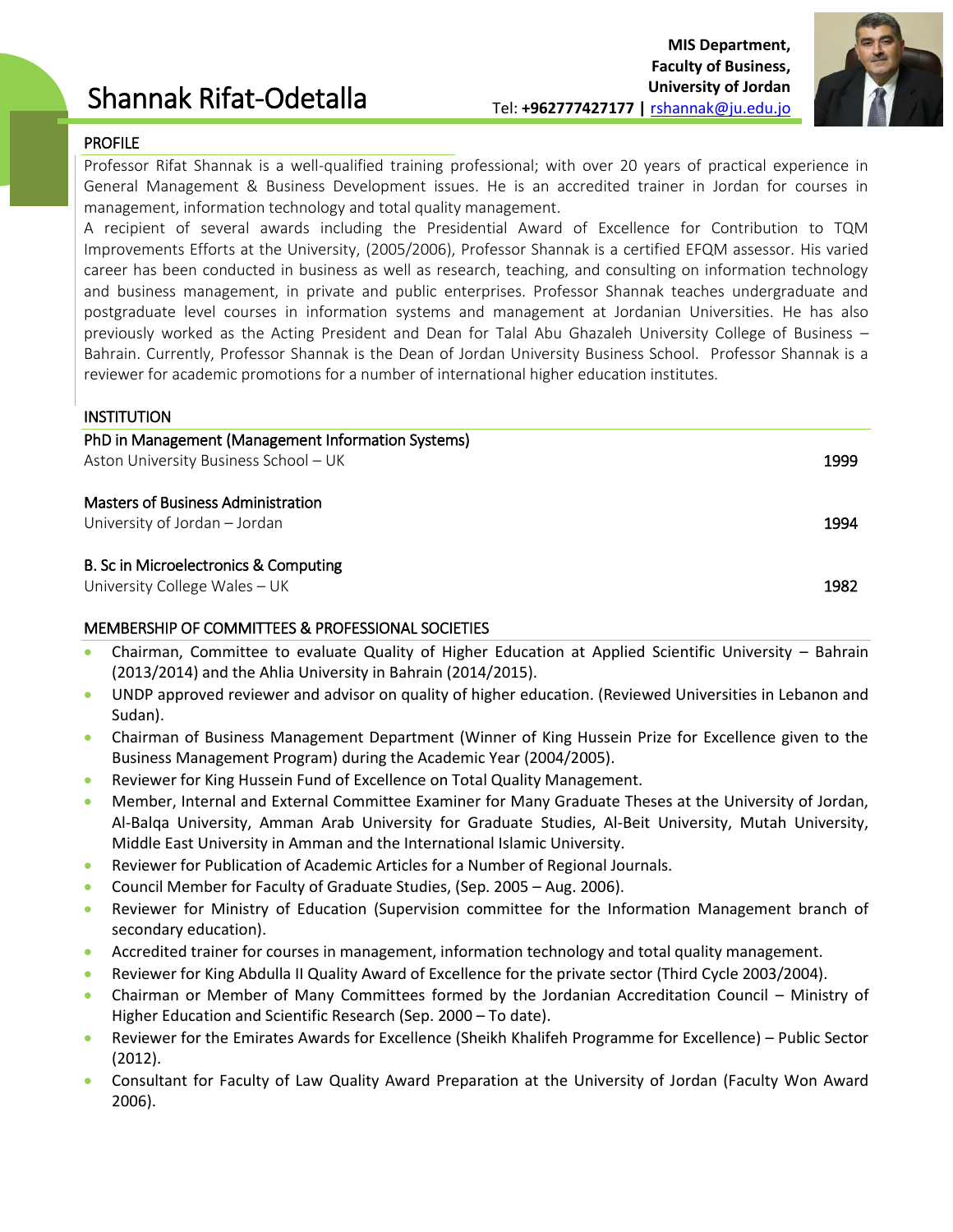- Consultant for Faculty of Arts-English Language Award Preparation at the University of Jordan.
- Chairman or Member of many Faculty Committees for Graduate Studies.
- Chairman or Member of many University Committees for Quality.
- Member of Strategic Planning Committee University of Jordan.
- Member of the ISO9000 Committee for Jordan University Hospital. (Hospital acquired ISO certificate during 2007).
- Member of Committee of Experts for Forming Accreditation Council, July 2005 August 2007.
- Member of the Higher Committee for the Recognition of Non Jordanian Higher Education Institutes. (Aug. 2007 to 2009) and during 2014.
- Jordanian Project Officer for a number of International Projects on Civic Education.
- **Certified EFQM Assessor**
- Reviewer for academic promotions for a number of international higher education institutes.
- Member of Jordan Society for Quality
- Member of the Editorial Board of International Journal of Qualitative Information Systems Research-INDERSCIENCE Publishers.
- Member of the Editorial Board of Jordan Journal of Business Administration (2013 2016).
- Member of the Editorial Board of Dirasat Journal University of Jordan.

#### AWARDS AND PRIZES

- King Hussein Quality Award of Excellence for Business Management (During my tenure as Chairman of the Business Management Department, (2004/2005), University of Jordan).
- Presidential Award of Excellence for Contribution to TQM Improvements Efforts at the University, (2005/2006).

#### SIGNIFICANT ACHIEVEMENTS

- Founder of the Management Information Systems Department at the University of Jordan.
- Consulted on quality for the University Faculty of Law Quality Award preparation in 2006, which the Faculty won.
- Also consulted for the Faculty of Arts/English Language Department in 2009, which also won the first award of excellence by the Hussein Fund for Excellence.

#### EMPLOYMENT HISTORY

- Currently Dean of Jordan University Business School (JUBS) at the University of Jordan.
- Professor of Management (MIS) in the School of Business at the University of Jordan.
- Acting President and Dean for Talal Abu Ghazaleh University College of Business Bahrain during (2014/2015).
- Professor of Management (MIS) in the Faculty of Business at the University of Jordan during (2013/2014).
- Chairman of MIS Department- Faculty of Business, University of Jordan, September 2011 till September 2013.
- Chairman of MIS Dept., Faculty of Business, Amman Arab University for Postgraduate Studies (On a sabbatical leave from the University of Jordan), September 2010 – August 2011.
- Chairman of MIS Dept., Faculty of Business, University of Jordan, September 2006 August 2010.
- Vice Dean Faculty of Business, University of Jordan, Sept 2005 August 2006.
- Chairman of MIS Dept., University of Jordan, Sept 2004 Aug 2005.
- Chairman of Business Management Dept., University of Jordan Sept 2002 Aug 2004.
- Lecturer, Faculty of Business, University of Jordan, March 2000 To date.
- Teaching Assistant, Aston Business School, Aston University, UK, Sept 1995 Aug 1999.
- Lecturer, Faculty of Business, University of Jordan, Sept 1994 Aug 1995.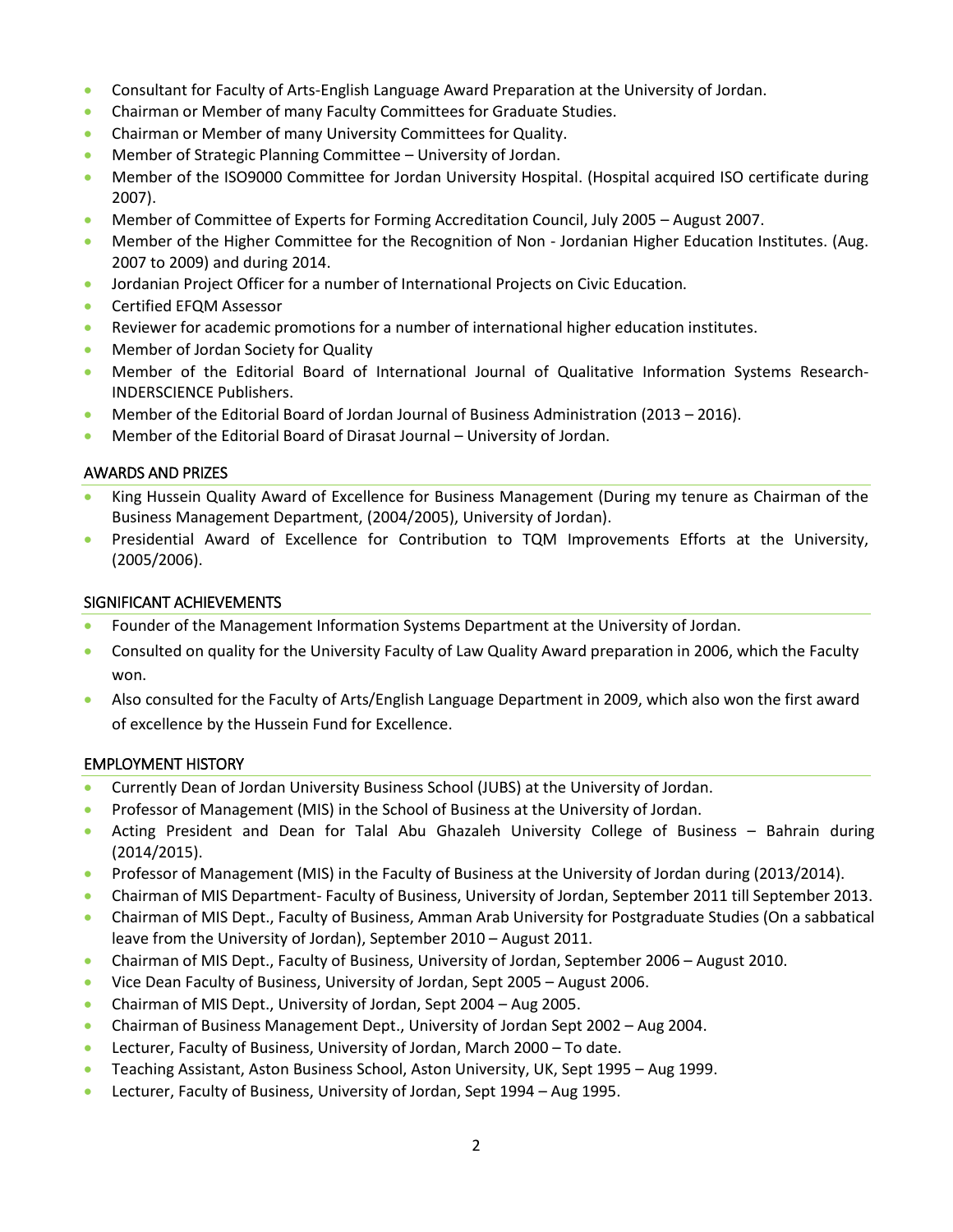- Regional Manager for Near and Middle East (International Company) [The Arab Countries and Turkey], Jan 1987 – Dec 1990.
- Area Sales Manager (International Company) [Saudi Arabia], March 1986 Dec 1986.
- Deputy Managing Director and Maintenance Manager (United Trading Group Electronics Division), Jan 1984 – Feb 1986.
- Computer Engineer, United Trading Group, July 1982- Dec 1983.
- Lecturer at Jordanian institutes (Banking Institute, Arab Academy for Banking & Finance (Arab League), Amman Arab University for Graduate Studies, Amman Private University, Alzeitunah University, Petra University, German-Jordan University [TAGSB]), March 2000 – Present.

#### CONSULTANT AT:

- Ministry of Higher Education (on TQM Award and Knowledge Management)
- Housing Urban Development Directorate
- Jordan Valley Authority
- Jordan Cigarettes Factory in Bankruptcy
- Nabil Food Factory
- Centre of Excellence for the Jordanian Pharmaceutical Industries

#### TEACHING INTERESTS AND SPECIALISATION

- Principles of Management
- Introduction to e-Commerce (in Arabic)
- Principles of MIS
- Production and Operations Management
- Information Resource Management (for both undergraduate and postgraduate students)
- e-Business
- Supply Chain Management and Logistics
- Decision Support Systems and Knowledge-based Systems
- knowledge Management
- Total Quality Management
- Contemporary Topics in Management (postgraduate level)
- IT Impacts and Corporate Culture-related Issues
- e-Commerce Applications in Organisations
- Applications of IT/IS
- Systems Development and Implementation.
- Research Methodology for MBA Students
- Statistics and Research Methods for Masters Students.
- Special Topics in Business Management.
- Graduation Project for MIS Bachelors Students
- Supervised Masters and PhD Theses
- Internal and External Examiner for many Masters and PhD Theses

# CONFERENCES ATTENDED (LOCAL & INTERNATIONAL)

 The Fourth International Conference entitled "Sustainability and Excellence Performance in Organizations under Uncertain Environment"**,** Great Amphitheater - The University of Jordan School of Business Amman 19-21/4/2016.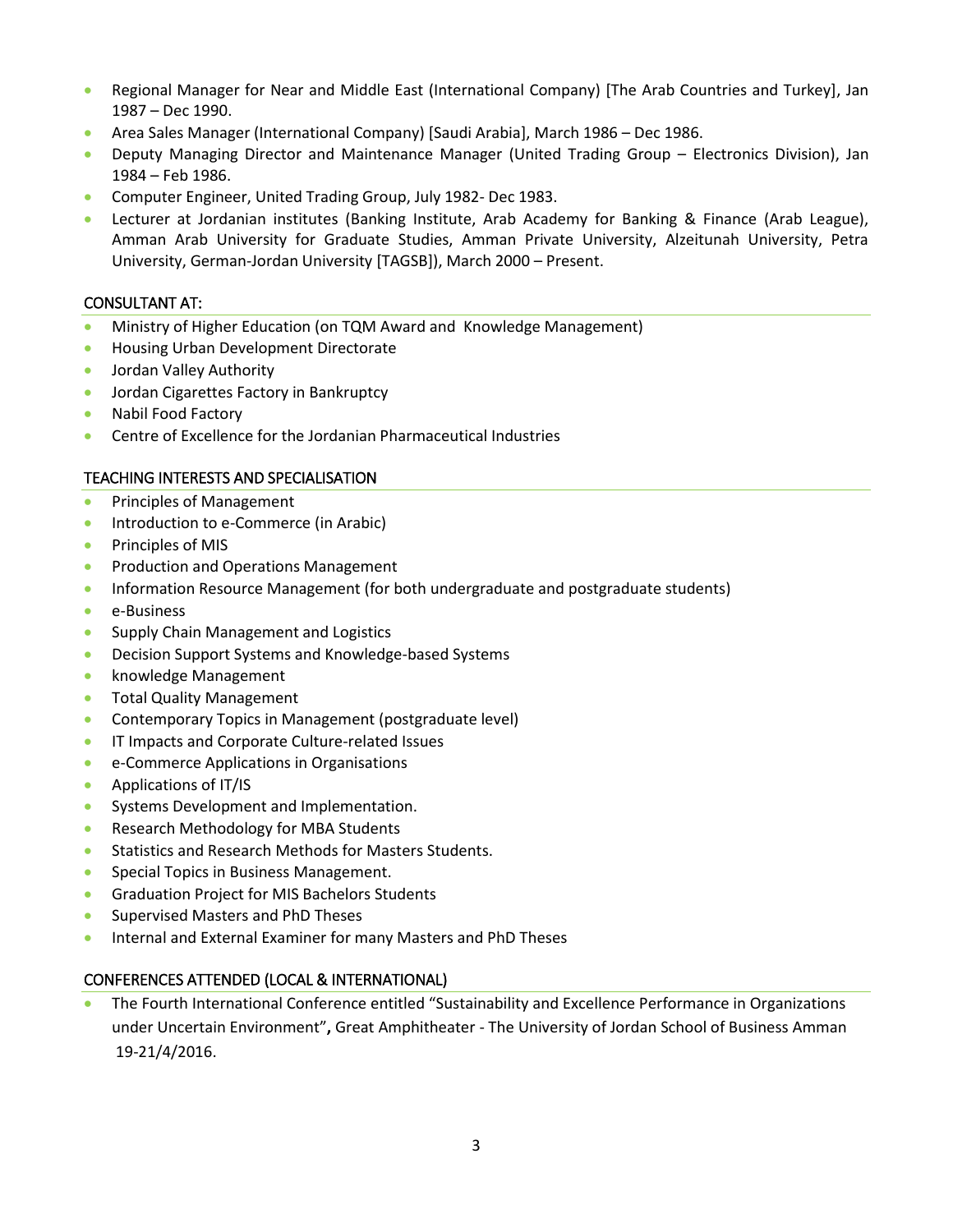- The Third International Conference for the Faculty of Business Administration at Mutah Univerity Jordan entitled "Vigilant Strategy to Face Regional and Global Challenges in the Renewable Business Environment", 28 – 30 April 2015.
- Conference on "Intellectual Capital Development", Kuwait 18-21 January 2010, Organized by Ministry of Awaqaf – Kuwait.
- International Business Information Management Association  $12<sup>th</sup>$  Conference, Kuala Lumpur Malaysia, June 2009.
- Hamline Summer College for Teachers Conference, Hamline University, St. Paul USA, July 2007.
- Pugwash Conference, Cairo Egypt, November 2006.
- Hamline Summer Conference on Civic Education, Hamline University, St. Paul USA, July 2006.
- International Business Information Management Association Conference, Bonn Germany, June 2006.
- Ministry of Higher Education First International Conference on the Quality of Higher Education, Amman Jordan, December 2005.
- MEDIATE Conference, Cosenza Italy, November 2005.
- Faculty of Business Conference, University of Jordan, Amman Jordan, 2004.
- Business Administration and Its Applications Conference, Aston University, Birmingham U.K., 1999.
- **Business Information Systems Conference, Manchester Metropolitan University, Manchester U.K., 1998.**
- Scientific Education Conference, Leeds University, Leeds U.K., 1997.
- The Fifth European Conference on Information Systems, Cork Ireland, 1997.
- Med-Campus Workshop on Applications of Information Technology, Amman Jordan, 1995.

# WORKSHOPS and Forums ATTENDED (LOCAL & INTERNATIONAL)

- A Panelist in the Arabian Gulf University Scientific Forum on Smart Cities & Cloud Computing, Manama, Bahrain, 25 March, 2015 @ http://www.agu.edu.bh/agu35/files/Lecture-3.pdf
- Productivity Accounting for Bahrain Workshop, Organised by Bahrain-based Mena Centre for Investment in co-operation with the United Nations Industrial Development Organisation (Unido), Tamkeen, and Ebtikar Association, the Diplomat Radisson Blu Hotel, Manama, Bahrain 20-21 January 2015.
- Adenauer Foundation Workshop of Teacher Training, Antalya Turkey, August 2008.
- Adenauer Foundation Workshop of Teacher Training, Antalya Turkey, July 2007.
- Economic Cooperation Workshop on High-Tech and Information Technology, Wittenberg Cultural Centre, Wittenberg – Germany, July 2007.
- Economic Cooperation Workshop on Tourism, Wittenberg Cultural Centre, Germany, July 2006.
- Improving and Modernizing IT Specializations Standards Workshop, Amman Jordan, 2006.
- Fredrick Ebert Foundation Workshop, "Women and Civic Education", Istanbul Turkey, January 2006.

# TRAINING COURSES

*Delivered many Training Courses in Jordan and in the Arabian Gulf Countries [Including training for officers in the UAE and Qatari Armies as well as the Amiri Diwan]:*

- Project Feasibility
- Project Management
- Business Correspondence
- Report Writing
- Time Management
- Total Quality Management Excellence Awards (King Abdullah II)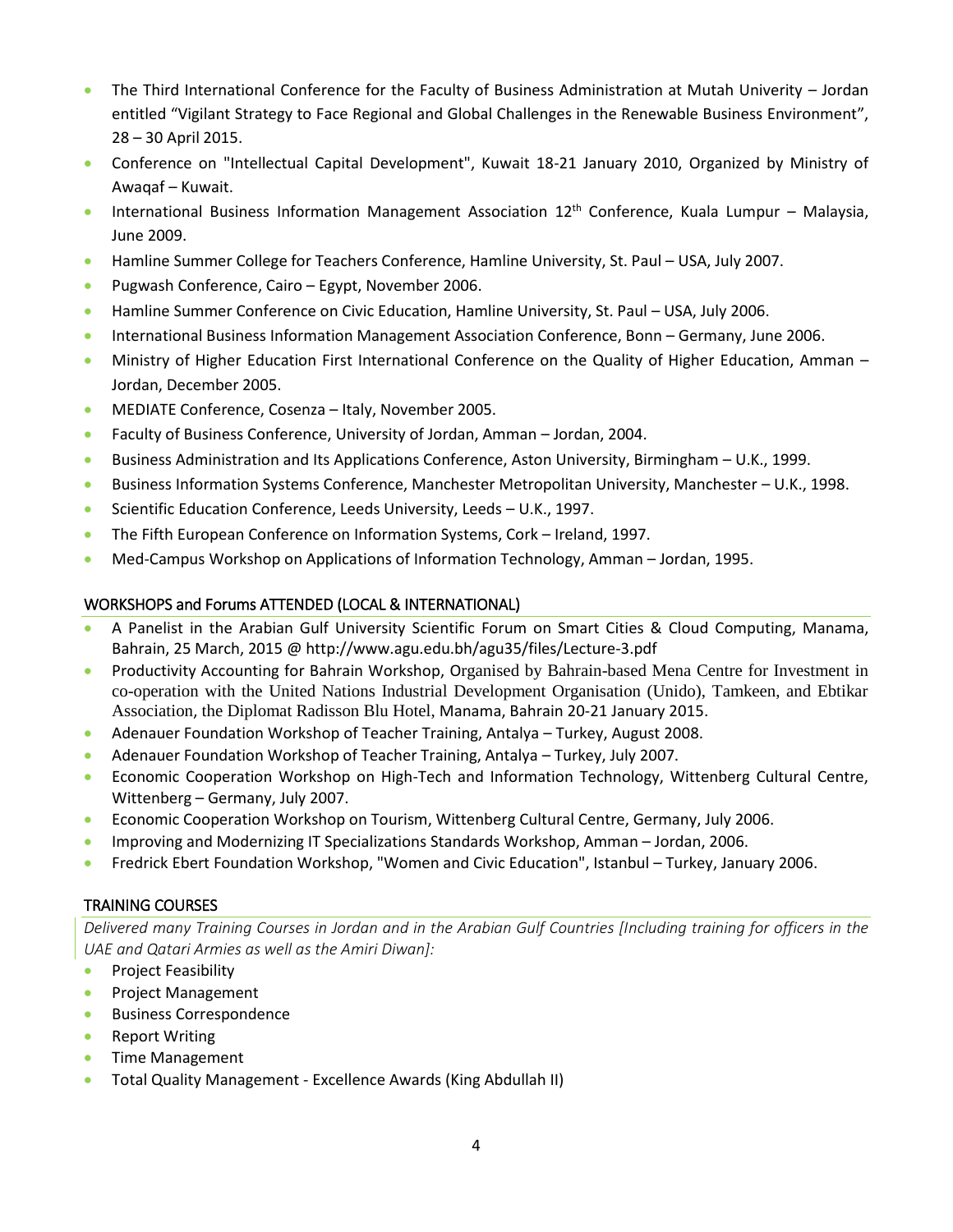- Management Courses (Heads of Faculty Central offices) \* Diwans, University Middle Management Staff and University Top Management).
- **•** Preservation and Electronic Archive
- **•** Management Information Systems
- **•** Decision Support Systems
- **E-Commerce**
- **Management for IT Centres Information Management**
- Human Resource Management (Individual & Corporate Performance)
- **•** Training of Trainers
- **ICT Security Strategies and Challenges**

# **LANGUAGES**

*Indicated on the basis of competence on a scale of 1 to 5 (1 - excellent; 5 - basic)*

| ARABIC:    |
|------------|
| READING-1  |
| SPEAKING-1 |
| WRITING-1  |

 ENGLISH: READING-1 SPEAKING-1

WRITING-1

 GERMAN: READING-4 SPEAKING-4 WRITING-4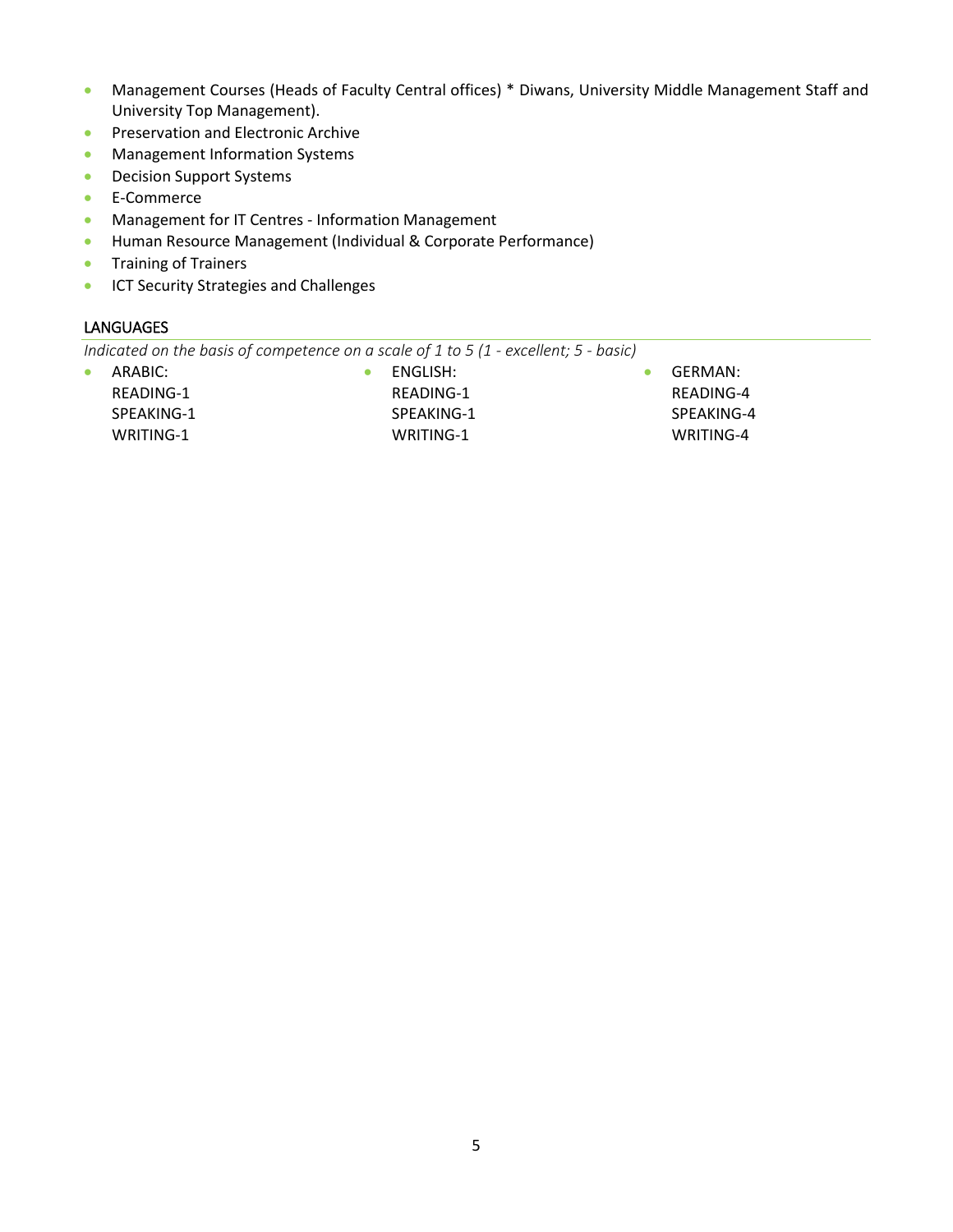#### PUBLICATIONS:

- 1. **Shannak, R**. (2016). Fundamentals of Information Technology and Information Systems for Management and Business (in Arabic), Under Progress.
- 2. Masa'deh, R.M.T., **Shannak, R. O**., Maqableh, M., Tarhini, A. (2016). The impact of Knowledge Management on job performance in Higher Education: The case of the University Of Jordan, Journal of Enterprise Information, Emerald.
- 3. **Shannak, R**. (2016). "The Impact of Implementing an Enterprise Resource Planning System on Organizational Performance Using Balanced Scorecard", Journal of Management Research, Vol. 8, No. 1, pp. 37 – 54.
- 4. Maqableh, M., Masa'deh, R., **Shannak, R**., and Nahar, K. (2015). "Perceived Trust and Payment Methods: An Empirical Study of MarkaVip Company", Int. J. Communications, Network and System Sciences, Vol. 8, pp. 409 – 427.
- 5. **Shannak, R**. (2015). "Government Financial Management Information System: The Case of the Government of Jordan", The Third International Conference for the Faculty of Business Administration at Mutah Univerity – Jordan entitled Vigilant Strategy to Face Regional and Global Challenges in the Renewable Business Environment, 28 – 30 April 2015.
- 6. **Shannak, R** and others. (2015). Introduction to e-Commerce, Dar Alfikr, Amman Jordan (in Arabic).
- 7. Masa'deh, Ra'ed (Moh'dTaisir), **Shannak, Rifat**, and Maqableh, Mahmoud. (2013). "A Structural Equation Modeling Approach for Determining Antecedents and Outcomes of Students' Attitude toward Mobile Commerce Adoption", Life Science Journal, Vol. 10, Iss. 4, pp. 2321-2333.
- 8. **Shannak, R**. (2013). "The Impact of Using E-collaboration Tools on Company Performance", European Scientific Journal, Vol. 9, No. 10, pp. 1-18.
- 9. **Shannak, R**. (2013). "The Impact of E-government Implementation on the Organizational Structure: The Case of Jordan", Perspectives of Innovations, Economics and Business, Vol. 13, Iss. 1, pp. 5-16.
- 10. Sweis, Rateb., **Shannak, Rifat**., Abu El Samen, Amjad., and Suifan, Taghrid. (2013). "Factors Affecting Quality in the Jordanian Housing Sector", International Journal of Housing Markets and Analysis, Vol. 6, Iss. 2, (Accepted for Publication).
- 11. **Shannak, R**. (2013). "Key Issues in E-Banking Strengths and Weaknesses: The Case of Two Jordanian Banks", European Scientific Journal, Vol. 9, No. 7, pp. 239-263.
- 12. **Shannak, R**. (2013). "The Difficulties and Possibilities of E-Government: The Case of Jordan", Journal of Management Research, Vol. 5, No. 2, pp. 189 – 204.

13. الحديد، أنس و<u>الشناق، **رفعت**.</u> (2013). "اثر المزيج التسويقي الالكتروني على اتجاهات السائحين نحو السياحة في الأردن"، مجلة دراسات للعلوم الإدارية، **الم**جّلد ،04 العدد ,2402 258 - .276

- 14. Obeidat, B., Alzaidi, F., **Shannak, R**., AlJarrah, I., and Al-Zu'bi, Z. (2012). "The Impact of Health Care Quality Controls on Patient Safety in Ministry of Health (MOH) Hospitals in (KSA) Kingdom of Saudi Arabia", Research Journal of International Studies, Vol. 24, No. 8, pp. 94 - 111.
- 15. Al-Zu'bi, Z., Dahiyat, S, **Shannak, R**., Warrad,T., and Masa'deh, R. (2012). "Investigating the Effect of Foreign Direct Investment Technology Transfer on Mass Customization Capability in Jordan's Manufacturing Sector", International Research Journal of Finance and Economics, Vol. 94, No. 7, pp. 79 – 90.
- 16. **Shannak, R**., Masa'deh, R., and Akour, M. (2012). "Knowledge Management Strategy Building: Literature Review", European Scientific Journal, Vol. 8, No. 15, pp. 143 - 168.
- 17. Akour, M and **Shannak, R**. (2012). "Jordan Education Reform for the Knowledge Economy Support Project − a Case Study", Journal of Management Research, Vol. 4, No. 4, pp. 116 – 130.
- 18. Al-Dmour, R and **Shannak, R**. (2012). "Determinants of the Implementation Level of Electronic Human Resources Management (E-HRM) In Jordanian Shareholding Companies", European Scientific Journal, Vol. 8, No. 17, pp. 204 – 235.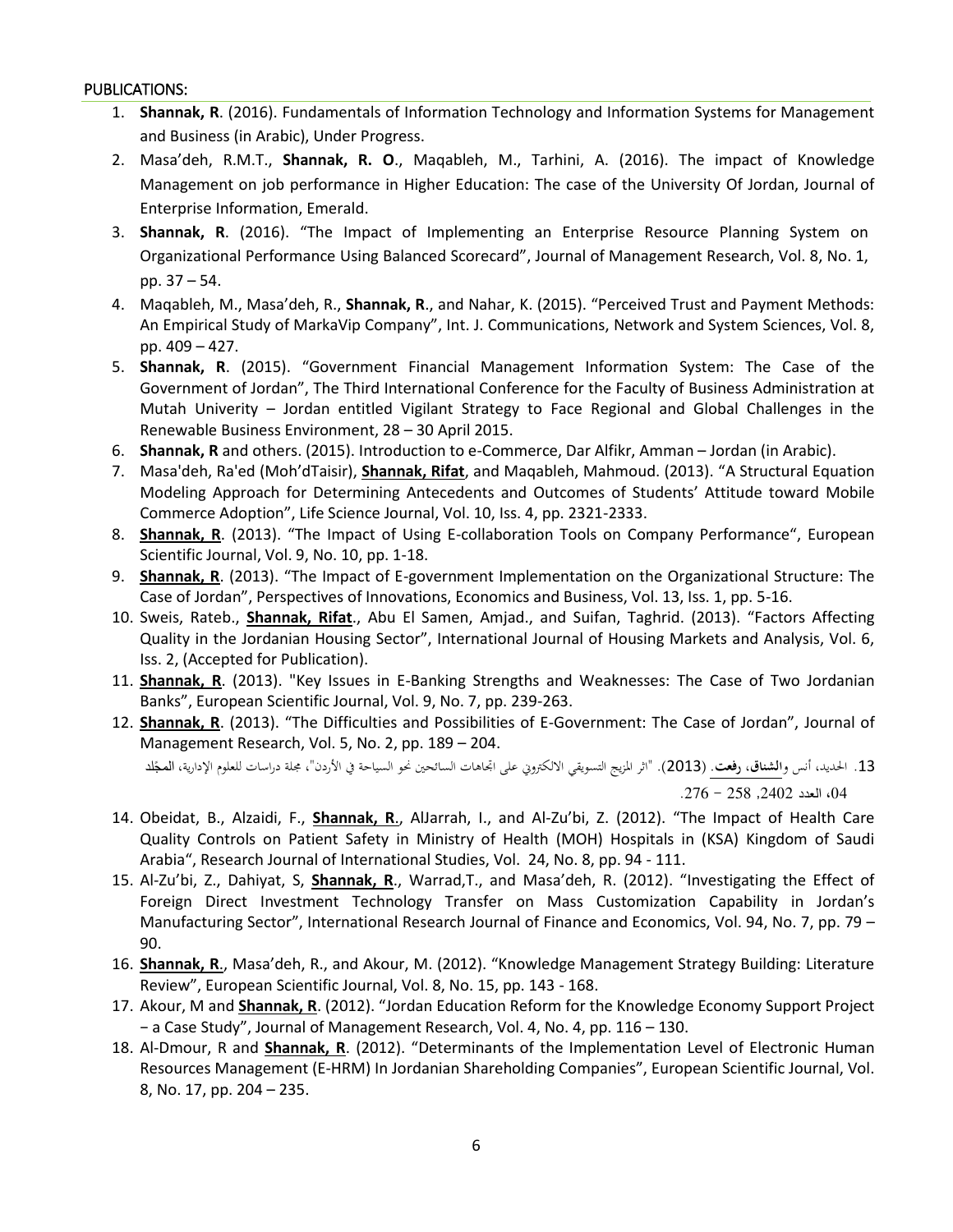- 19. **Shannak, R** and AL-Masri, A. (2012). "The Relationship between TTM (Time To Market) Tool and Evaluating the Performance of Products' Launching Process: A Case Study of Orange Jordan, European Scientific Journal, Vol. 8, No. 17, pp. 114 – 135.
- 20. **Shannak, R** and Nasser, Y. (2012). "The Effect of the Adopted Computerized Human Resources Information System on Job Satisfaction in the Jordanian Private Hospitals", International Journal of Information, Business and Management, Vol. 4, No. 2, pp. 148-159.
- 21. **Shannak, R**., Masa'deh, R., Obeidat, B., Alshurideh, M., Alzu'bi, Z., and Altamony, H. (2012). "A Theoretical Perspective on the Relationship between Knowledge Management Systems, Customer Knowledge Management, and Firm Competitive Advantage", Journal of Social Sciences, Vol. 28, Issue 4, pp. 520 – 632.
- 22. Masa'deh, R and **Shannak, R**. (2012). "Intermediary effects of knowledge management strategy and learning orientation on strategic alignment and firm performance", Research Journal of International Studies, Vol. 24, No. 9, pp. 112 - 128.
- 23. **Shannak, R** and Al-Taher, A. (2012). "Factors affecting Work Locus of Control:(Analytical & Comparative study)", Jordan Journal of Business Administration, Vol. 8, No. 2, pp. 373 – 389.
- 24. **Shannak, R**., Obeidat, B., and Masa'deh, R. (2012). "Culture and the Implementation Process of Strategic Decisions in Jordan", Journal of Management Research, Vol. 4, No. 4, pp. 257 -281.
- 25. Obeidat, B., **Shannak, R**., Masa'deh, R., and Al-Jarrah, I. (2012). "Toward Better Understanding for Arabian Culture: Implications based on Hofstede's Cultural Model", European Journal of Social Sciences, Vol. 28, Issue 4, pp. 512 – 522.
- 26. **Shannak, R** and Qasrawi, N. (2011). "Using Web Analytics to Measure the Effectiveness of Online Advertising Media: A Proposed Experiment", European J. Economics, Finance & Administrative Sciences. Vol. 42, No. 8, pp. 90-99.
- 27. Masa'deh, R., **Shannak, R**., Almajali, D., and Dahalin, Z. (2010). "An Empirical Study of Antecedents and IT-Business Strategic Alignment in Jordanian Public Shareholding Firms: A Structural Equation Modelling Approach", *Annual International Conference on Infocomm Technologies in Competitive Strategies (ICT 2010)*, pp. 1 - 9.
- 28. **Shannak, R**., Masa'deh, R., Obeidat, B., and Almajali, D. (2010). "Information Technology Investments: A Literature Review", proceeding of the 14th IBIMA conference on Business Transformation through Innovation and Knowledge Management: An Academic Perspective, 1356 -1368.
- 29. Masa'deh, R., **Shannak, R**., Obeidat, B. Almajali, D., and Dahalin, Z. (2010). "Investigating a Causal Model of IT-Business Partnership and Competitive Advantage", proceedings of the 14th IBIMA conference on Business Transformation through Innovation and Knowledge Management: An Academic Perspective, 1250 – 1260.
- 30. **Shannak, R**. (2010). Knowledge-based Systems Support for Strategic Decisions. European J. Economics, Finance & Administrative Sciences. Vol. 21, No. 1, pp. 7-20.

.31 **الشناق، رفعت** والضمور، فريوز. )2010(. " العالقة بني استخدام تكنولوجيا املعلومات واإلبداع التنظيمي: دراسة تطبيقية على الشركات الصناعية املسامهة العامة الأردنية "، مجلة المنارة – جامعة آل البيت ، المجلد ( 16)، العدد (1)، الصفحات 187–211.

- 32. **Shannak, R**. (2009). Measuring knowledge management performance, European Journal of Scientific Research, 25(2), 242-253.
- 33. Aldhmour, F and **Shannak, R**. (2009). The Effective Utilization of Information and Communication Technology and its Impact on Competitive Advantage. European J. Scientific Research, 29(3), 302-314.
- 34. **Shannak, R** and Aldhmour, F (2009). Grounded Theory as a Methodology for Information Systems Research. European J. Economics, Finance & Administrative Sciences. 15, 32-50.
- 35. Al-Zu'bi, Z., Tsinopoulos, C., and **Shannak, R**. (2009). A comparative study of the effects of collaborative partners on the allowance for customer input. In EUROMA (European Operations Management Association). *16th international EurOMA conference; Implementation-realizing Operations Management Knowledge*. Chalmers University of Technology, University of Gothenburg and the Linköping University, Sweden, 14-17 June, 2009, EurOMA: Göteborg.